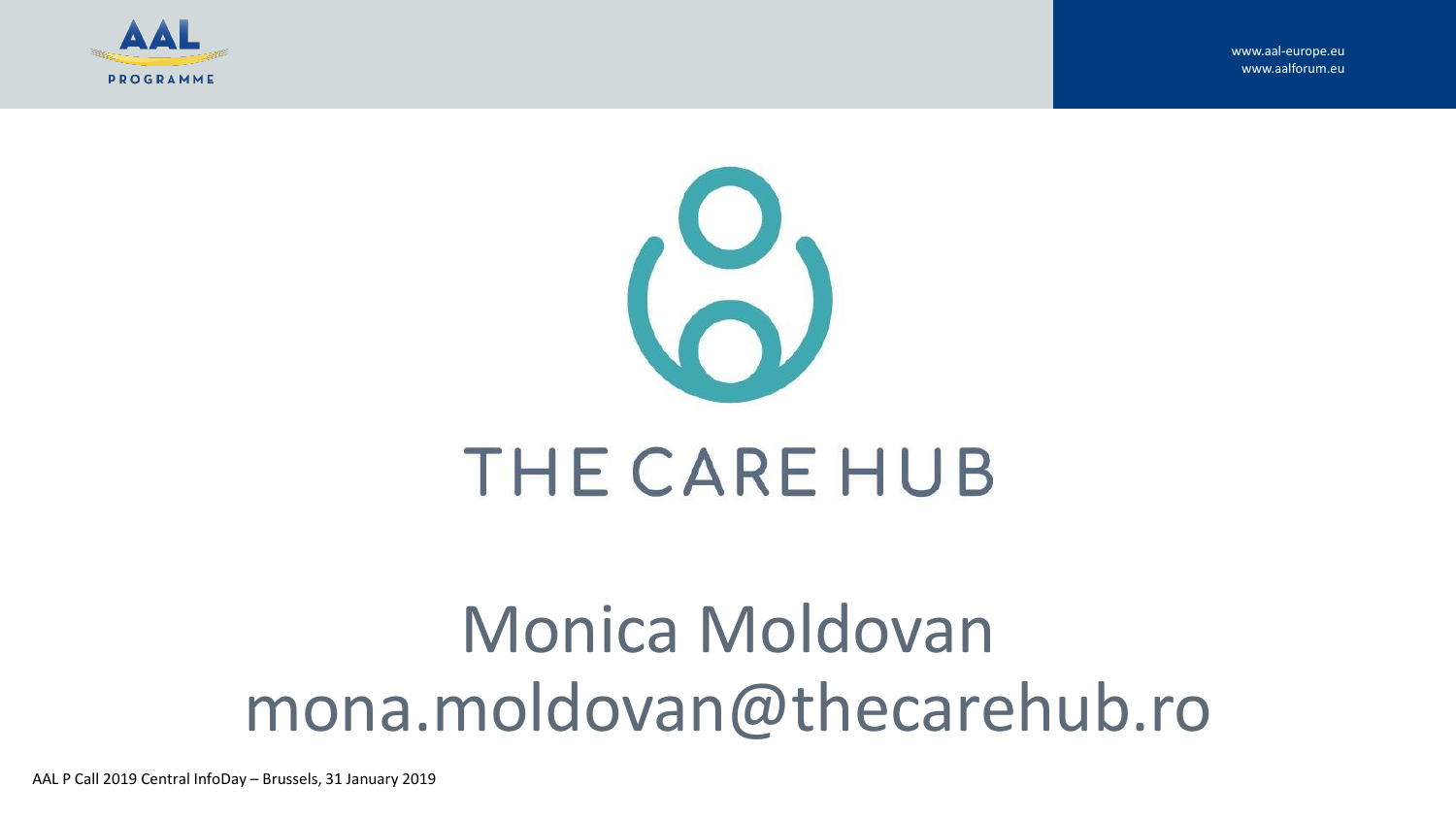

www.aal-europe.eu www.aalforum.eu

#### **End-users/beneficiaries**

Elderly who need help with daily activities

**We provide home-care to the elderly by connecting them digitally and in real time with retirees looking for meaningful and flexible work.** 



**20**  retiree partners

> **1,100+** hours of care

**4.8\***  out of 5.0\* rating

**Secondary users/informal carers**

Families who need help in caring for their loved ones

#### **Secondary users/formal carers**

Organizations supporting elderly people to live independently at home

AAL P Call 2019 Central InfoDay – Brussels, 31 January 2019

THE CARE HUB

THE CARE HUB

 $\blacksquare$ 

**End-users/providers**

Retired people looking to maintain an active life through flexible, part-time work, while earning a dignified additional income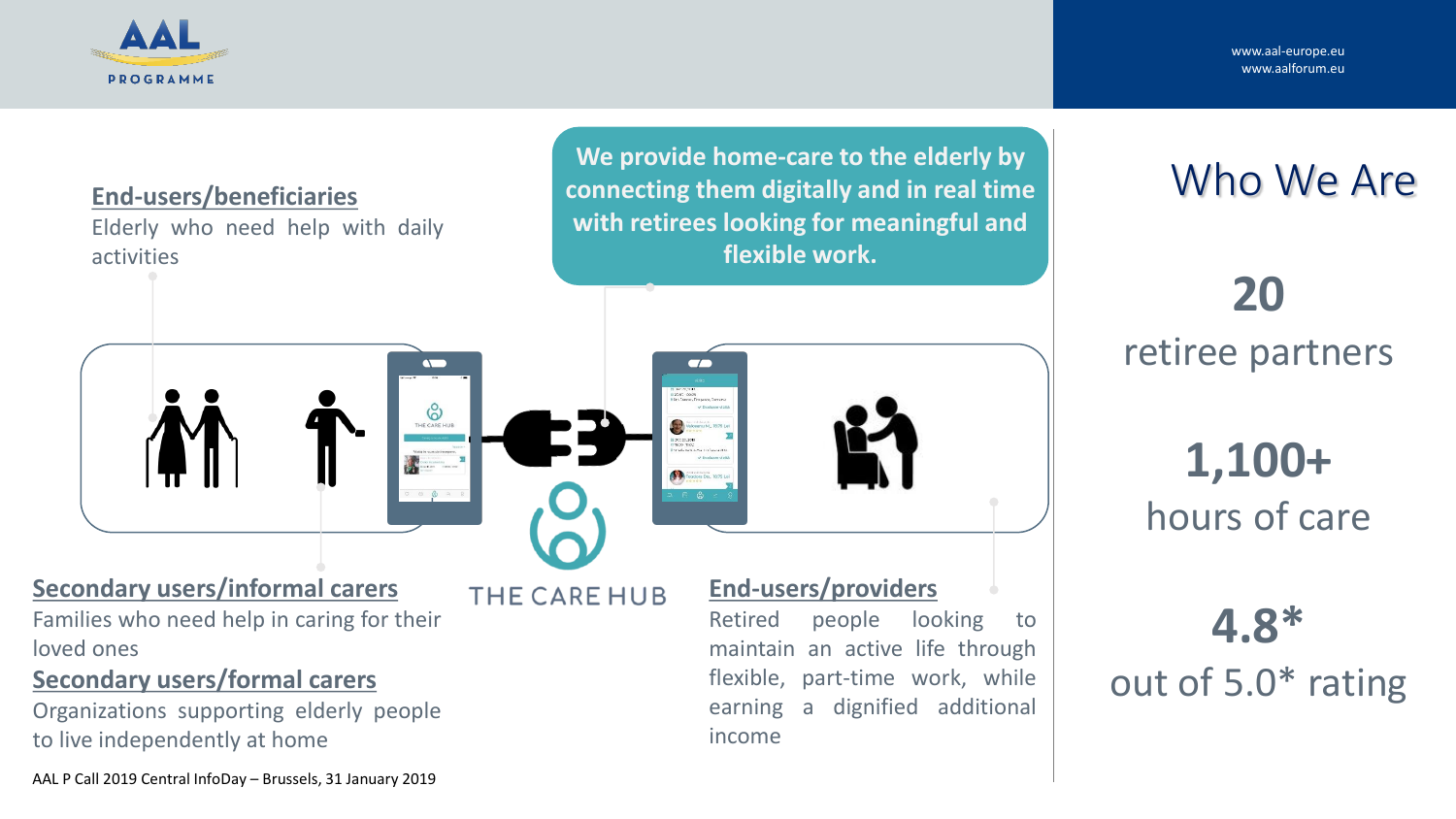www.aal-europe.eu www.aalforum.eu



### **1) Develop version 2.0 of our existing platform, refined and improved together with**

- $\checkmark$  end-users/providers (for the Providers' app)
- $\checkmark$  end-users/beneficiaries and secondary users/formal & informal carers (for the Clients' app)

### **2) Refine business model and validate expansion potential in other European countries**

## Project idea